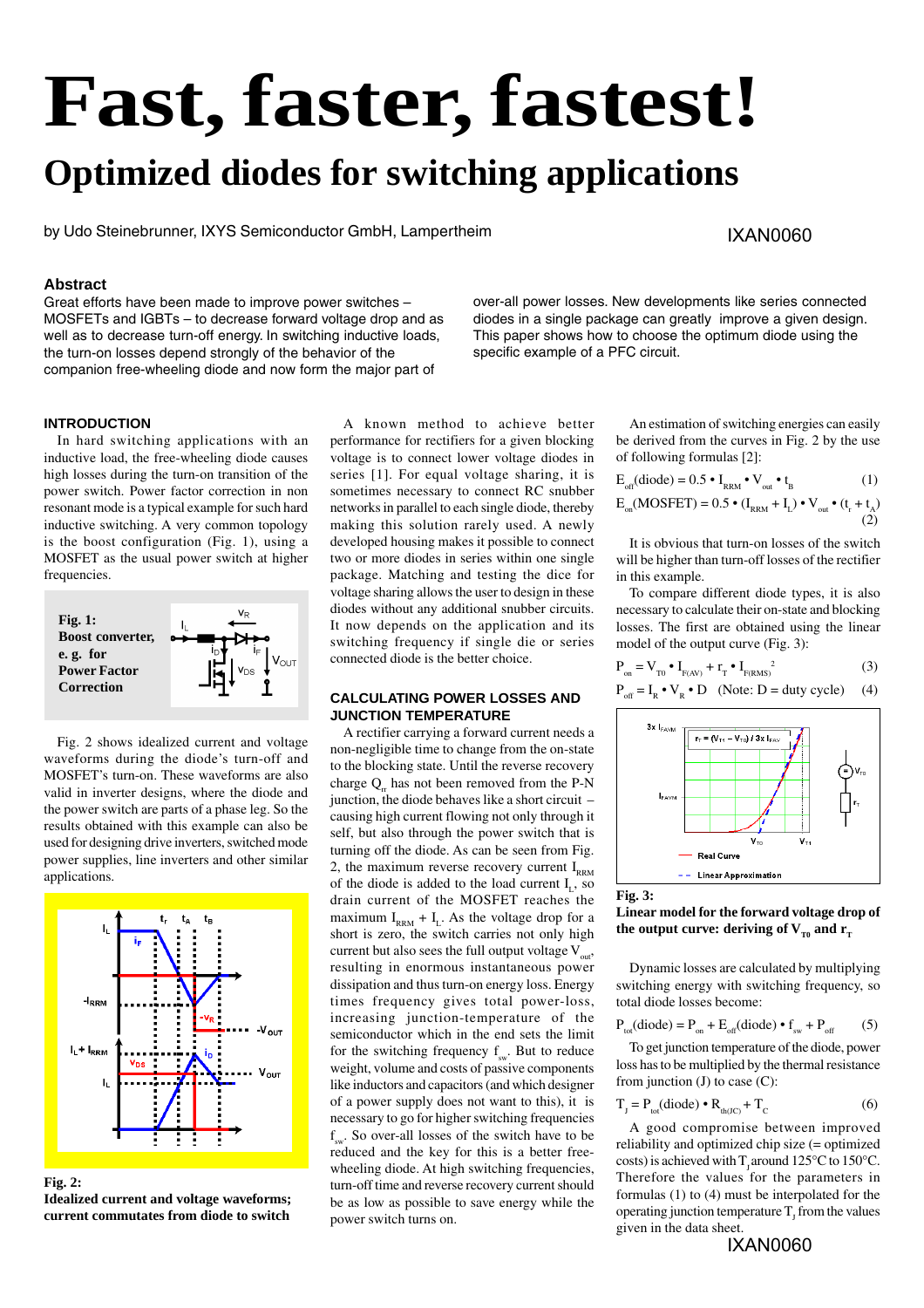If all power losses affected by the freewheeling diode are to derived, the following formula should be used:

$$
P_{tot}(diode affected) = P_{on} + [E_{off}(diode) + E_{on}(MOSFET)] \cdot f_{sw} + P_{off}
$$
 (7)

Having derived all necessary formulas, it is now possible to draw some conclusions:

- 1. Diode selection depends strongly upon switching frequency. For lower frequency applications, forward voltage drop plays the major role in the diode's power loss. At higher frequencies, the switching losses become more and more important. Losses in the commutating switch will rise with frequency and dynamic behavior of the diode.
- 2. To maintain low junction temperatures for increased reliability and lifetime, either power loss or thermal resistance must be decreased (or even both).

#### **DIFFERENT APPROACHES FOR DIODE OPTIMIZATION**

In addition to the well-known IXYS FREDs (named DSEI... for single diodes and DSEK... for common cathode configuration), a new diode series has been developed called HiPerFRED™ (respectively DSEP... and DSEC...). Blocking currents have been reduced at high temperatures while dynamic parameters, like I<sub>RRM</sub> and  $t_r$  (=  $t_A + t_B$ ), were improved. Forward voltage drop decreases with increased  $T_{j}$ , giving lower static losses when the device is running at its working temperature.

Combining these diodes with the latest package development of IXYS, called ISOPLUS247™, it is possible to achieve acceptable junction temperatures even at high switching frequencies. ISOPLUS247™ is an isolated, discrete housing in which the standard copper lead frame has been replaced by Direct-Copper-Bonded alumina, the same isolation material used in IXYS' high power modules. This package also meets the JEDEC standard TO-247 outline and is an UL recognized package. This ceramic isolation has an unbeatable low thermal resistance junction to heatsink while providing  $2500 V_{\text{PMS}}$ isolation voltage from leads to backside.

ISOPLUS247™ also allows an interesting method for decreased dynamic parameters: series connection of diodes. Because the DCB-substrate can be patterned like a printed circuit board, it is easy to connect two or more chips in series in a single package. Fig. 4 shows the impact of series connection on  $V<sub>F</sub>$  and  $I<sub>RRM</sub>$ . The higher the blocking voltage for the same chip size, the higher are also dynamic parameters and forward voltage drop. Connecting three 200 V devices in series results in a 600 V blocking diode. The resulting voltage drop is increased by a factor of 3 but when compared to an actual 600 V diode, the value is only doubled (a). However, the big advantage is that the reverse recovery current is as low as of a single 200 V chip, in this case only half the value of the 600 V device (b).

In table 1 there are three examples of diodes shown representing the above technologies [3,4].

**Table 1: 600 V-diodes suitable for PFC and similar applications**

| <b>Type</b>        | $\rm V_{_{RRM}}$ [V] | $I_{\text{FAV}}[\text{A}]$ | <b>Total</b><br>chip size | Package      | <b>Remarks</b>              |
|--------------------|----------------------|----------------------------|---------------------------|--------------|-----------------------------|
| <b>DSEP 8-06A</b>  | 600                  | 10                         | 33%                       | TO-220       | single chip                 |
| <b>DSEP 9-06CR</b> | 600                  | q                          | 83%                       | ISOPLUS247TM | 3 chips in series, isolated |
| <b>DSEP 30-06B</b> | 600                  | 30                         | 100%                      | TO-247       | single chip, high speed     |
| Competition        | 600                  |                            | $\overline{\phantom{0}}$  | TO-220       | 2 chips in series, isolated |

**a)**

 $100%$  $\alpha$ nes 80%  $70%$ 60% 50%  $40%$ 30%  $20%$ 10% 0%

**b)**

100% 90% 80% 70% 60% 50% 40% 30% 20% 10%  $0%$  200 V single chip

All are rated at a blocking voltage of 600 V and are suited for the application described below. The DSEP 8-06A is a single chip diode with normal switching speed (suffix "A"). DSEP 9-06CR is a series connection of three 200 V diodes in one package which exhibits very low dynamic parameters. Suffix "C" corresponds to the Lightspeed™ IGBT series of IXYS, while "R" stands for the ISOPLUS247™ package. DSEP 30-06B finally is again a single chip device with improved switching speed (suffix "B"). A competitive, series-connected diode is listed last.

### **HOW TO CHOOSE THE OPTIMUM DIODE**

A single phase PFC circuit which is fed from an input voltage of 230 V AC and draws a current of 7 A (RMS) gives a nominal input power of 1.6 kW. To simplify calculation the current is assumed to be rectangular with constant duty cycle of D=0.5 and constant amplitude of  $I_{\text{peak}}$ =10 A (RMS of rectangular waveform equals

 $I_{\text{peak}}$  •  $\sqrt{D}$ , thus giving the value mentioned above).

Static losses of the investigated diodes were calculated from formulas (3) and (4), dynamic losses of diode and turn-on losses of the switch

|  |  |  | Table 2: Static and dynamic parameters of the tested diodes |  |  |
|--|--|--|-------------------------------------------------------------|--|--|
|  |  |  |                                                             |  |  |

| losses of diode and turn-on losses of the switch |                                                        |                                                                                              |                     |              |  |  |  |  |  |  |
|--------------------------------------------------|--------------------------------------------------------|----------------------------------------------------------------------------------------------|---------------------|--------------|--|--|--|--|--|--|
|                                                  |                                                        | Table 2: Static and dynamic parameters of the tested diodes                                  |                     |              |  |  |  |  |  |  |
| <b>Type</b>                                      | $V_{F}$ [V]                                            | $I_{\rm RM}[\rm A]$                                                                          | $t_{\text{A}}$ [ns] | $t_{R}$ [ns] |  |  |  |  |  |  |
|                                                  | $I_v = 10 \text{ A}$<br>$T_{\rm g}=150^{\circ}{\rm C}$ | $I_{\rm F}$ =10 A, V <sub>R</sub> =400 V<br>di/dt=300 $\rm \AA/\mu s, T$ <sub>r</sub> =150°C |                     |              |  |  |  |  |  |  |
| <b>DSEP 8-06A</b>                                | 1.24                                                   | 15                                                                                           | 37                  | 43           |  |  |  |  |  |  |
| <b>DSEP 9-06CR</b>                               | 3.09                                                   | 10                                                                                           | 28                  | 11           |  |  |  |  |  |  |
| <b>DSEP 30-06B</b>                               | 0.99                                                   | 19                                                                                           | 47                  | 20           |  |  |  |  |  |  |
| Competition                                      | 2.17                                                   | 14                                                                                           | 34                  |              |  |  |  |  |  |  |

**4: Effect of series connection on a) forward voltage drop b) reverse recovery current**

200 V single chip

VF

**IRRM** 

 $3 \times 200$  V chips in<br>series

600 V single chip

3 x 200 V chips in 600 V single chip